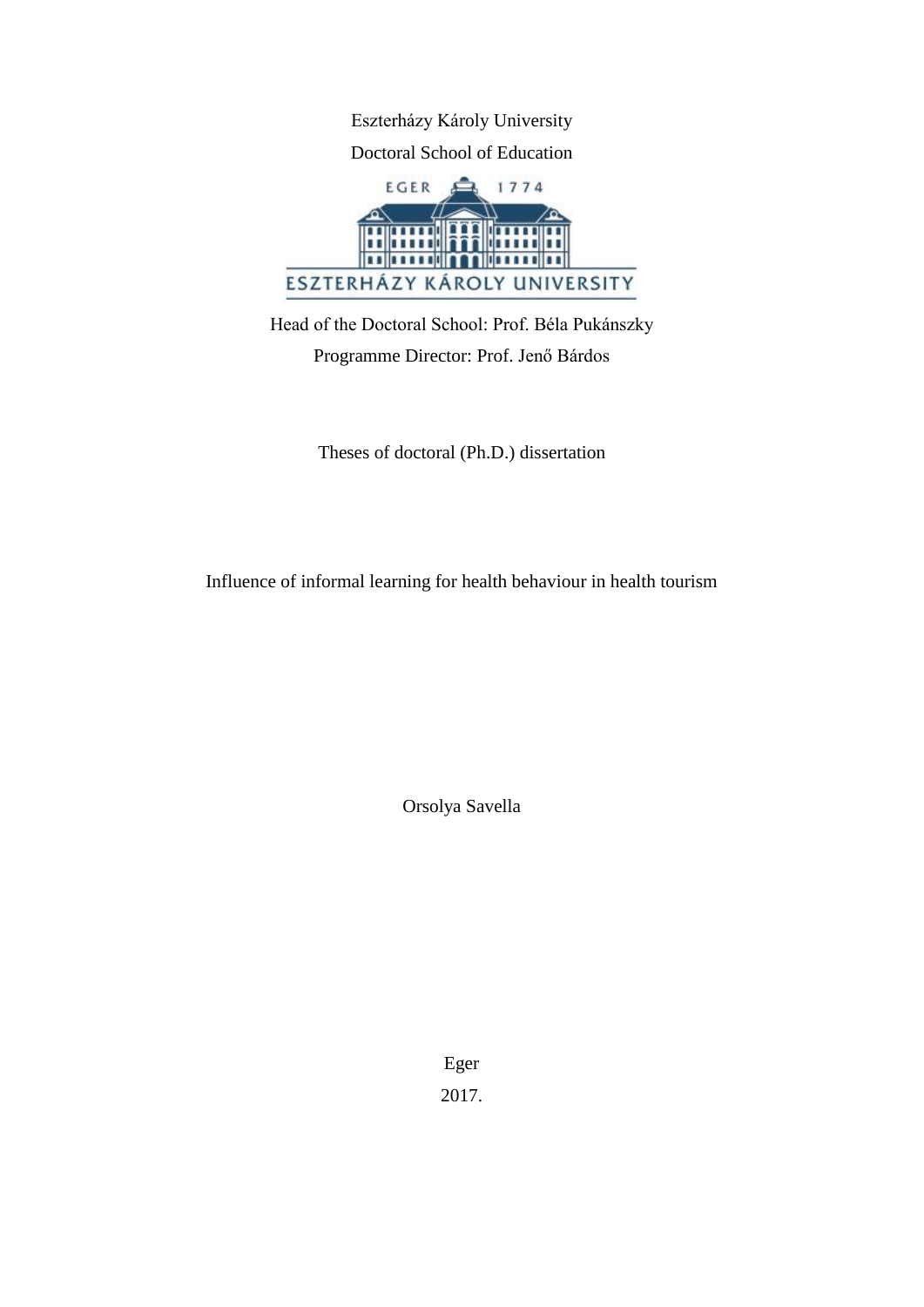### **Introduction**

Continuous changes in the world create new situations and expectations in the area of learning. Adaptation for these aspects sometimes can deliver decisions which influence our lives (health) but there is not enough knowledge for implementation (Durkó and Szabó, 1999). Acceleration of improvement usually within generations requires new cognitions, skills, attitudes, and forms of behaviour because materials till then become outdated and new competencies help people to accomplish personally and socially (Csoma, 2011). These circumstances cause variation of places in learning (Csapó, 2002), where people can acquire key competencies that help them to go through in global challenges (Aradi et al. 2007). Preparedness for extending knowledge acquaintance and skills by the informal way make us to adopt us to technical, social, and economic reforms (Horváth H, 2011).

The healthy life is an active life (Rókusfalvy, 1992). Conditions of it are an appropriate approach, adequate habits of behaviour, and healthy lifestyle. These activities form our personalities that we can conduct, thus the healthy or unhealthy way of life is under our decisions. To live the healthy way is not only an acceptance. It is based on such values that are determined by our closer or wider environment.

Hungarian health indicators - mainly in circulatory and malignant mutations – are more unfavourable to developed EU Member States. And however life expectancies of the society are increasing from 1990, generally fall behind from EU15 and Visegrad countries (Orosz és Kollányi, 2016).

Nowadays, the importance of learning during leisure time activities is essential, for that the enrichment of learning environment and opportunities for informal learning are necessary. Because of the high socialization role of recreational activities, the way of spending leisure time is closely associated with our health behaviour, which have a positive or negative impact on our health (Pikó, 2006). Therefore every occasion needs to take an advantage that carries out the mediation of health by the either nonformal or informal way. In order to improve the health of the population, it is necessary to supplement the mainly verbal methods of health education with the chance of concrete experience gaining – spiritual, physical, and social health, physical activity, healthy nutrition, stress management – by which the alternatives and methods of health are cognizable.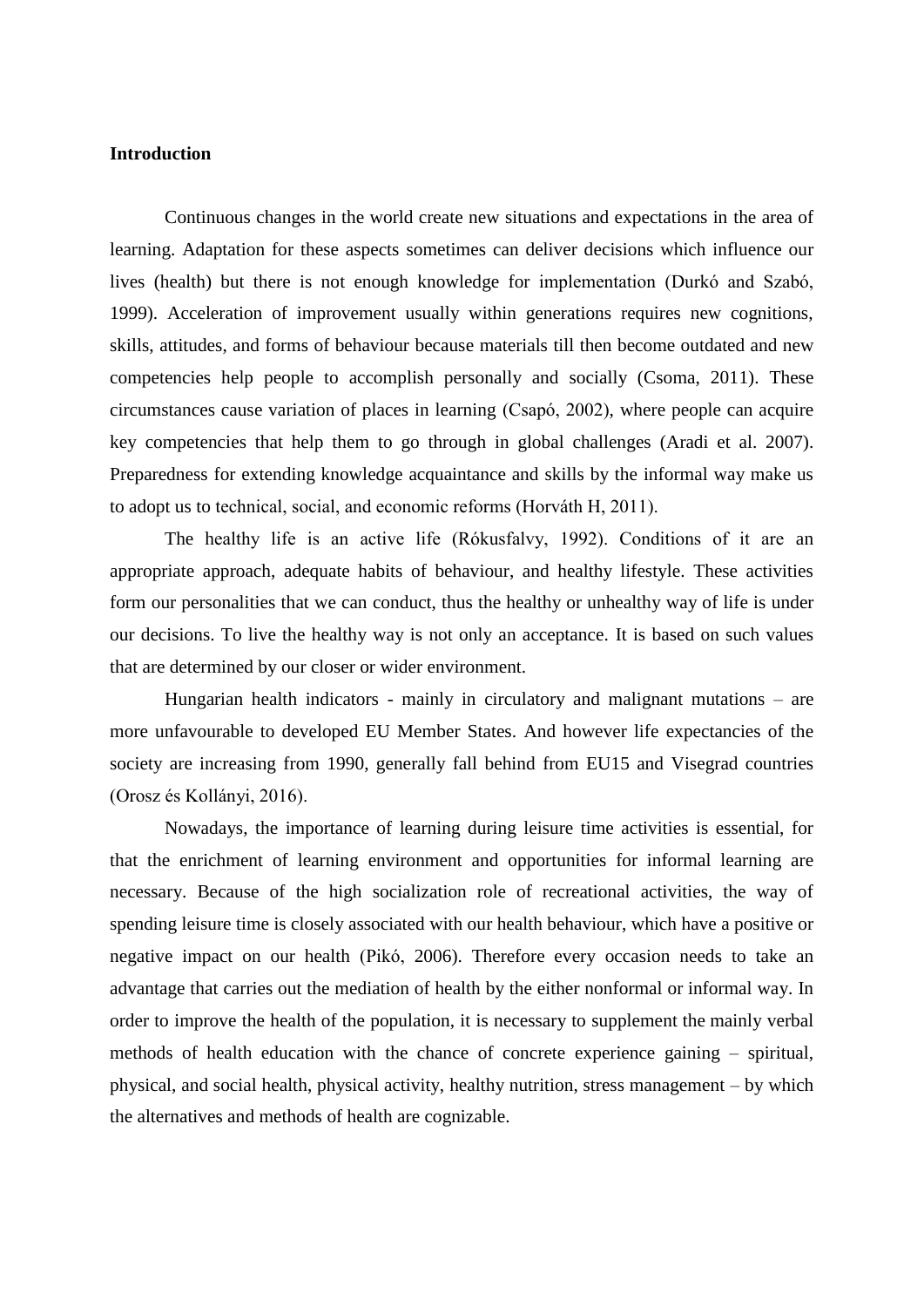Considering that tourism as an active recreational activity, has an important role in improving the health of society, and also has a paramount importance in improving the quality of life in the National Tourism Development Plan (2005), in National Development and Territorial Concept (2005), and in the New Hungary Development Plan (2011) it is needed to examine mediators by which that health and well-being are formed. Tourism travels primarily contribute to recreation, filling up of energy, but secondary it can play an important role in enhancing, extending, grasping abilities and positive attitudes acquired within the institutional framework (Zsolnay, 1996). Over personal interests, health protection and its long-term preservation are a social and economic goal. Disease prevention, health preservation, and improvement are emphasized areas from the economic and innovative point of view. Health tourism and its services are in demand and meaningful touristic products (Jandala et al. 2011), thus these can be an ideal positional base (Kincses, 2010) – due to their permanent and continuous development - by which the state of health of the population can be developed.

Tourism can become pedagogical by its wealth of methods that refers to the pedagogical spreading of knowledge, and also to practical solving of problems (Zsolnay, 1996). Difficulties in this topic are that shaping of character permeates the habits, the way of living models and beliefs as well. And however character doesn't cover the whole system of motives of a person, these factors – habits, the way of living, beliefs – are hardly changeable, mainly in case of a fully-developed personality (Bábosik, 2004).

Based on the fact, that events in the topic of health contribute to spreading and awakening to the consciousness of these materials (Fényes and Kiss, 2009), taking advantage of the potentials in health tourism can be an important connection point for experts in this area. Informal learning can appear during leisure time activities (Dattilo et al. 2012; Horváth H. 2012), and as such can be a device in forming attitudes, values, and skills. Informal learning is based on activity and experience that according to time management and educational structure, it is less organized (Török, 2006), the occurrence of it is less unpredictable (Tót, 2006). In area of tourism intended and unintended way of learning also can appear. On the basis of considering a strong connection between actions and learning in informal environment, people can gain knowledge by their activities and experiences, which can result in the change of behaviour of the person (Geraldo and Calha, 2014).

Based on these assumptions I searched connection points among the literature of health tourism, health education, and – as possible device – informal learning to explore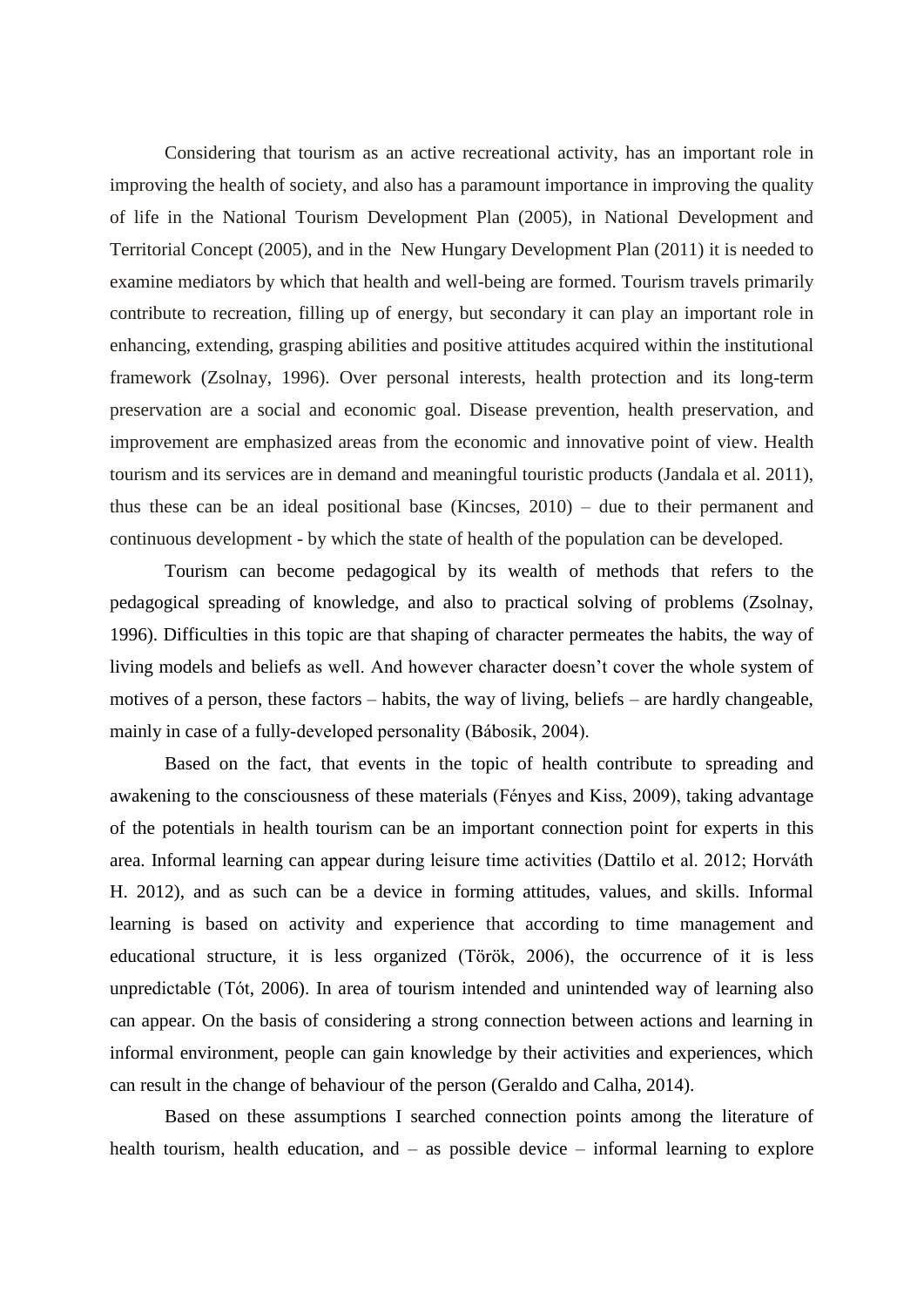additional opportunities for knowledge acquisition, disease prevention, health maintenance and health improvement for the people.

### **Aim and subject of the research**

In my study, my aim is to prove the assumption of that if tourist trips can affect the every-day activities (Smith and Puczkó, 2011), they can appear in the attitude to health, intention and changing of behaviour.

For verification, I explored and analyzed concepts - closely connected to three areas of science. I demonstrated and systematized coherences, I made and validated a surveying instrument (questionnaire), I made database and I represented the presence of informal learning and its effect on opinion, attitude and, behaviour of health.

By my results, I would like to contribute to the exploration and extension of the theoretical background of the topic, and I'd like to take part in practical utilization of it from the economic, social and academic point of view.

#### **Introduction of the research**

The research questions are the following:

- 1. Does motivation of travelling influence tourists' opinion and behaviour intention in connection with health?
- 2. Does frequency of travelling influence tourists' opinion and behaviour intention in connection with health?
- 3. Does knowledge acquired during travelling influence tourists' opinion and behaviour intention in connection with health?
- 4. Does behaviour intention evolved during travelling influence actual health behaviour?

These research questions haven't been included in former studies; this type of examination hasn't been existed either in health tourism or health development that time, thus, they are innovative, and because of the destruction of the general state of health of the population. For each expressed question two hypotheses were evolved.

Hypotheses according to my first research question:

- H 1. .The motivation of travelling influences the opinion connected to health.
- H 2. .The motivation of travelling influences the behaviour intention connected to health.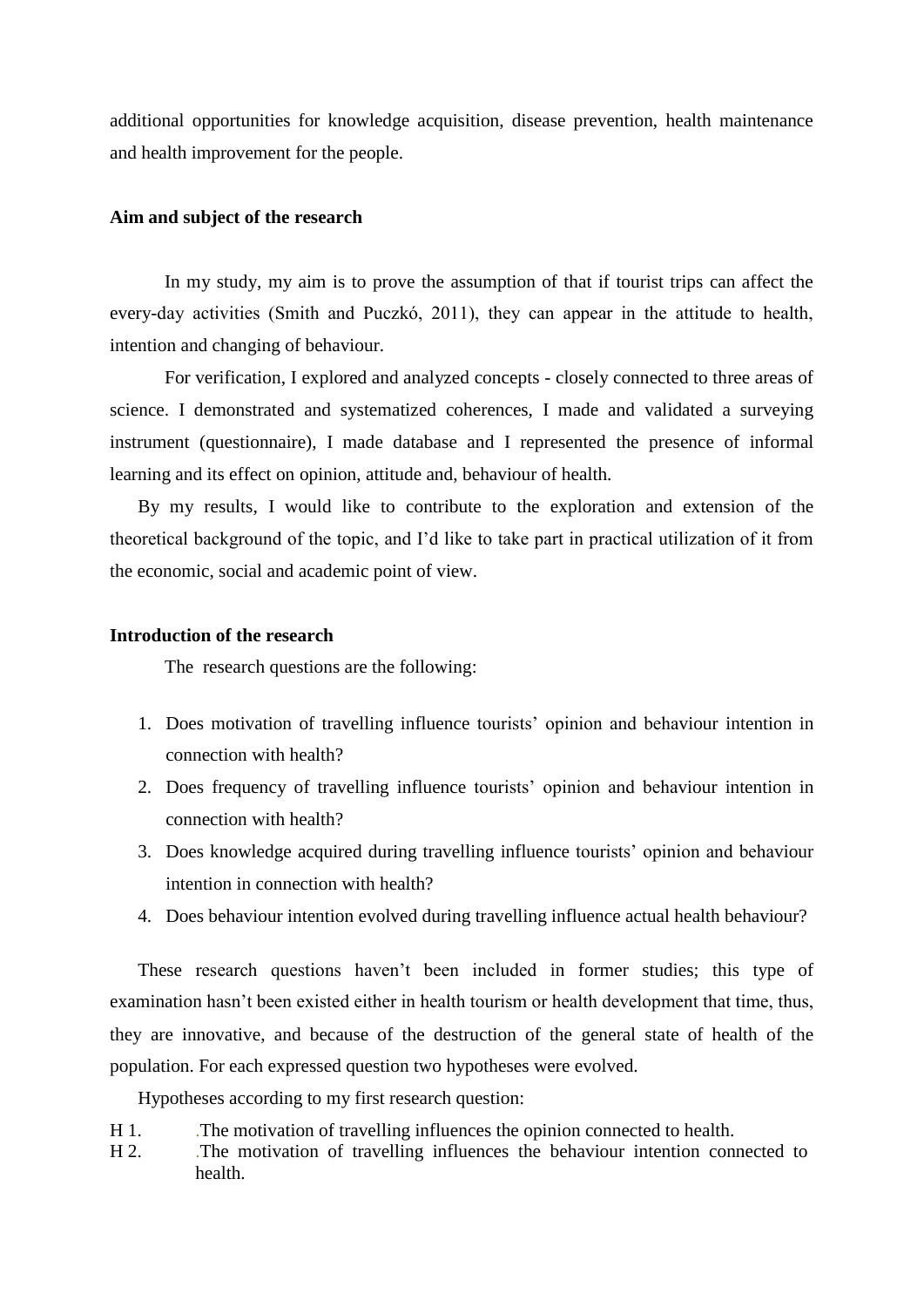Hypotheses according to my second research question:

- H 3. The frequency of travelling influences the opinion connected to health.
- H 4. The frequency of travelling influences the behaviour intention connected to health.

Hypotheses according to my third research question:

- H 5. Knowledge acquired during travelling influences the opinion connected to health.
- H 6. Knowledge acquired during travelling influences the behaviour intention connected to health.

Hypotheses according to my fourth research question:

- H 7. Behaviour intention evolved during travelling influences the actual behaviour for temporarly.
- H 8. Behaviour intention evolved during travelling influences the actual behaviour for a long time.

To answer the research questions I used a previously validated questionnaire. To test hypotheses I applied nonparametric probe by that several independent variables can be analyzed according to results of scales. The selection of method is based on low rate conditions, the absence of parameters estimation and theoretical distribution of the examined numbers. The conditions of this method are the more independent distributed samples and nonmetric independent variables (Csizmásné, 2016). Among the nonparametric statistical method, Kruskall – Wallis test was used. By this way, several samples can be compared to a general rank (Fidy and Makara, 2005). To affirm these results median and modus descriptive calculations were used (Malhotra, 2008).

In this research 704 people were asked (online  $-393$ , personally  $-335$ ). The online way was used by the editory system of Unipoll through the questionnaire was shared on community portals, but because of the low rate of filling up intention for broadening a number of samples I used printed questionnaire on Travel Exhibition in Budapest (March 2, 2017), and in Szolnok (April 8, 2017). 100% of online and 92% of printed questionnaire was evaluable. Delimitations of the examination are the time interval, tourism form, and age. Because of financial reason online data collection lasted from November 24, 2016, to March 4, 2017, inside health tourism mainly wellness tourists were asked, and according to the age results are valid for people above 21 years.

### **Results**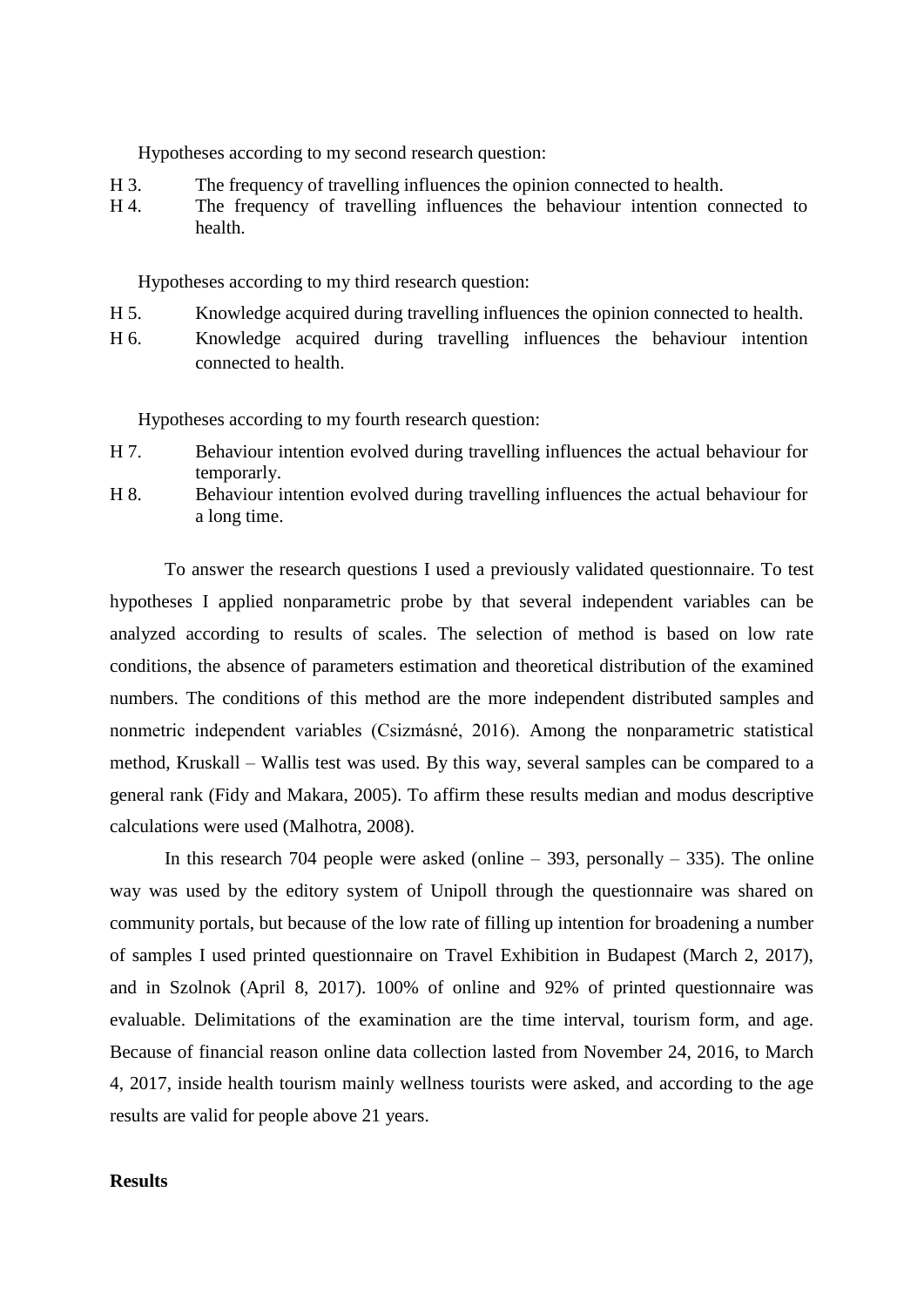Questions of research intended to explore factors that help to identify informal learning and the effect on health behaviour changes.

According to results 6, 7, 8 hypotheses were confirmed completely, 1-5 hypotheses were confirmed partially.

In summary, the followings can be stated:

The statistically non-verifiable results have the message for me that although respondents are aware of the significance of their statements formulated in the questionnaire, they did not change their attitudes. I suppose that the attitude of tourists with the motivation of rest, relaxation, and recreation was on the level that could be changed, but tourists with other motivation had such relation to health that couldn't be changed by travelling (experiences).

However, results in behaviour intention were changed. Experiences by taken services in health tourism generated changes in behaviour intention to the way of life among asked people. That is, during travelling people received further reinforcements in addition to their goals.

According to frequency, the opinion about health changed in case of people travelling more than 3 times.

Behaviour intention already appeared in case of two, three, and also more than three times travellers, but the rate of changes didn't increase in the frequency of travelling.

Knowledge acquaintance was provided by health touristic travelling that changed the attitude pertained to self-conscious healthy lifestyle.

The appearance of intention for healthy behaviour is also confirmed and it can be stated that the affect on behaviour intention is identified without any various pedagogical knowledge acquaintance methods.

Results got from research strengthen that travelling from its own nature develops health protect behaviour without any interpretative method for a long time (screening tests, low intense physical activity), however with cessation of conditions for implementation of health behaviour influence is short-term (screening tests).

## **Further advice for research:**

Research area can be cognizable by the visitors' relationship with health before and after travelling.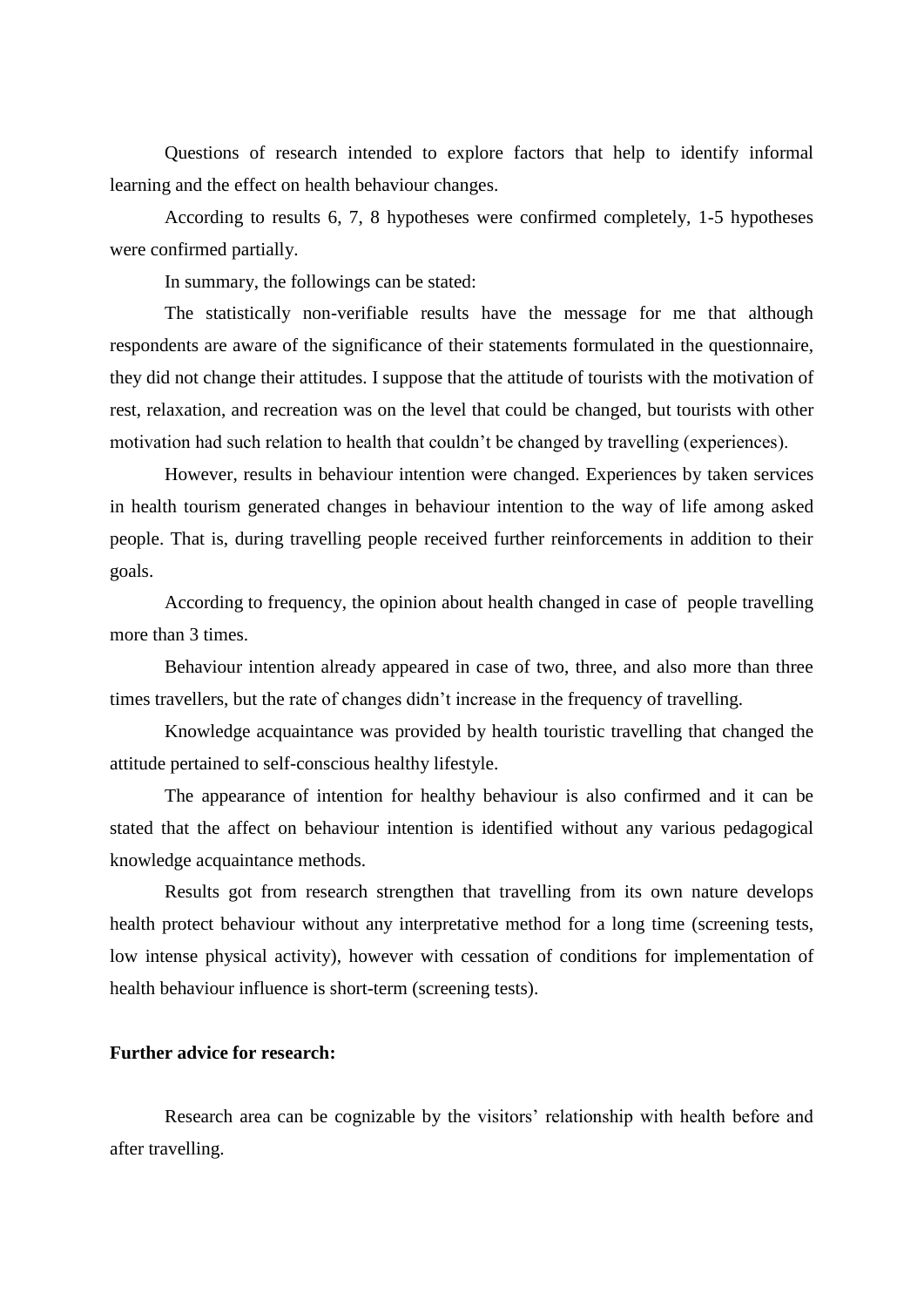Differences appeared between behaviour intentions can play an important role in extending theoretical framework of health education.

Over demonstration of attitude changing it would be expedient to know what kind of services and what kind of knowledge cause an attitudinal alteration.

Level of emotional influence and exploration of knowledge on its own and in comparison with results of international studies ensure deeper cognition of this area. In addition, if brochures and descriptions and staff used in health tourism are admitted as interpretation tools, it would be merited to study what is the difference is in behaviour intention of people who used or not used these tools.

It would be useful to get to know reasons to short-time health behaviour. Why did the activity break off? Whether the level of self-efficiency or intensity of intention can be obstacle in this process?

These questions can also refer to long-time health behaviour. What factors play role in the continuance of behaviour connected to health from the time of travelling?

# **Summary**

The centre of my dissertation was the study of the influential factors of health behaviour by informal learning. In Hungary health tourism is an area that is studied from several – economic, creation of workplace, competitiveness, improvement of life quality – points of view, but its influence on health was an unexplored area of this sector.

For adaptation of this topic, I used both primary and secondary methods.

By secondary methods Hungarian and international studies were elaborated in which theoretical background and coherences – tourism, health education, informal learning –were shown. International researches in the area of informal learning and tourism also were presented by the secondary method, and however these examinations are from ecotourism results - these were precedent in my research aims. Over presentation of health education scenes I tried to explore possible connection points with health tourism. After literature review using relevant definitions I made a proposal for a 'new informal learning' definition.

According to utilized publications' guiding principles I processed and validated a questionnaire first that is appropriate for demonstration of the influence of informal learning on health behaviour.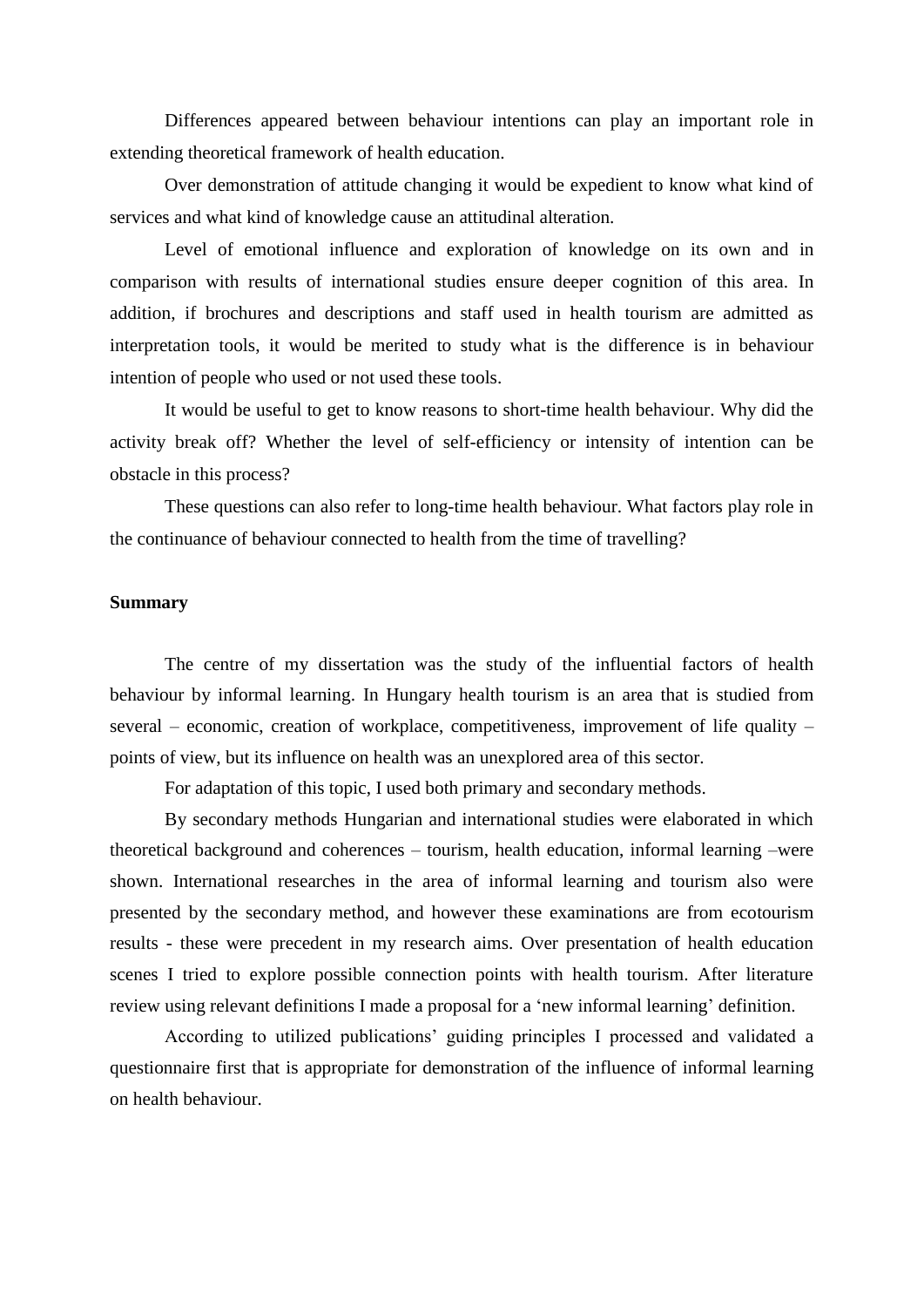Primary method – previously tested questionnaire online and in printed forms - was used to identify informal learning and its effect on attitude, intention, and behaviour connected with health – by statistic methods.

For testing hypotheses within nonparametric test Kruskal – Wallis and for strengthening results of it median and modus statistical probe were used by me. Demonstration of final results according to research questions and comparison with international studies happened with offering additional research directions for the future.

By my results informal learning's importance and influence of health tourism activities are obvious. It has become certain that the way of spending leisure time, more precisely health tourism travelling, over institutional frameworks depending on the available or acquired abilities and skills, have an effect on the process of creating a healthy lifestyle. Assumptions described in my introduction have proved true. It is confirmed that available and utilized health tourism services offer informal contributions to new knowledge acquisition, supplementation, to attitudes and behavioural intentions, and informally it contributes to the individual's health behaviour.

With my theses I have explored utilizable information and future recommendations that can be useful for health tourism industry, health education and informal learning experts equally.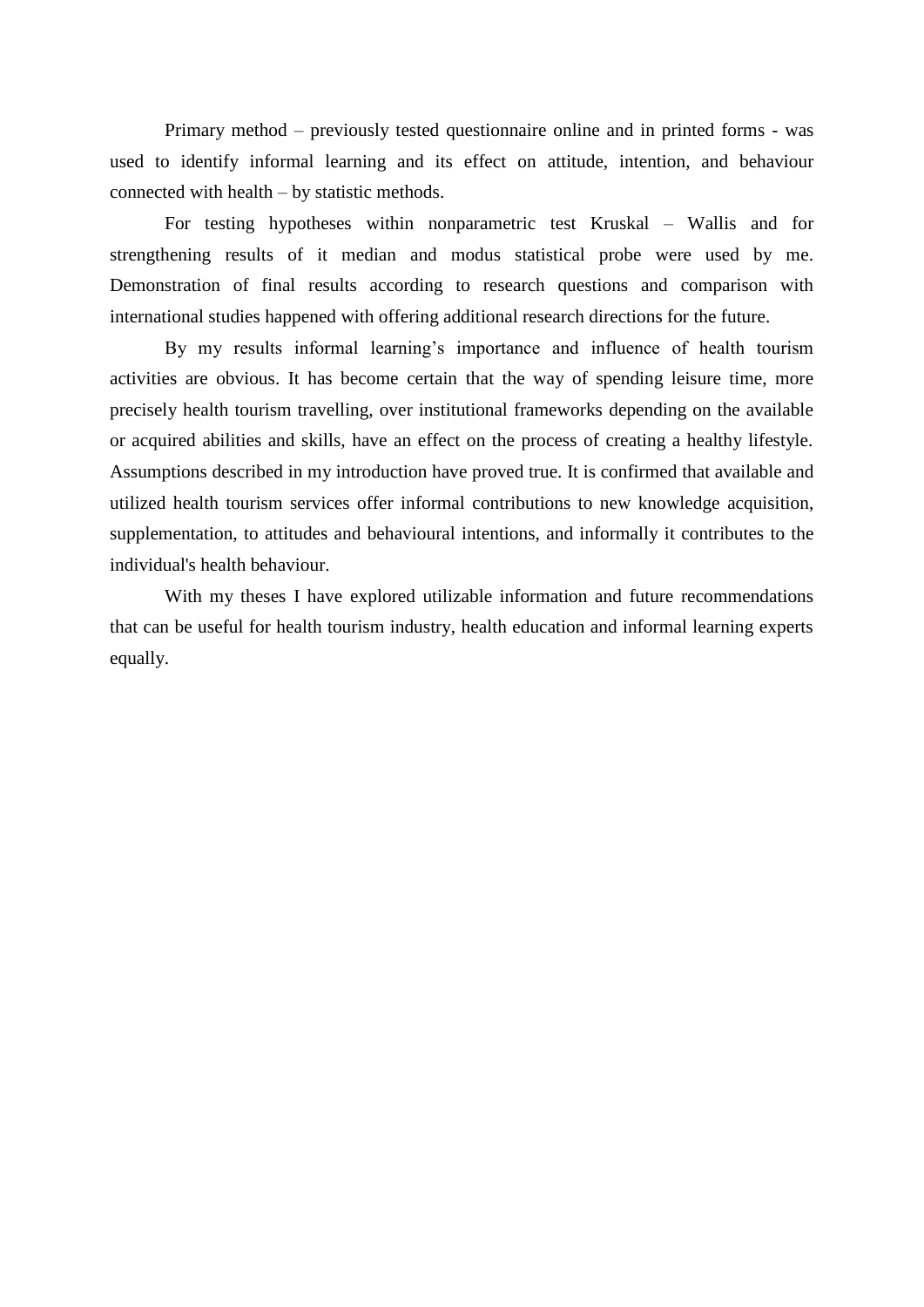# **References**

ARADI MÓNIKA, ALBERT JUDIT, PÁKOZDI ZSÓFIA, VÁRNAI RUDOLFNÉ (2007): Informális tanulás a szociális szférában*, Fejlesztő Pedagógia*, **5.** 46-52.

BÁBOSIK ISTVÁN (2004): *Neveléselmélet*. Osiris Kiadó, Budapest, p. 85, 126.

CSAPÓ BENŐ (2002): *Az iskolai tudás*, Osiris Kiadó, Budapest, 32.

CSIZMÁSNÉ TÓTH JUDIT (2016): Tulajdonosi szerződés vagy integráció? *Doktori (PhD) értekezés,* Pannon Egyetem, Gazdálkodás- és Szervezéstudományok Doktori Iskola, 76-77.

CSOMA GYULA (2011): Az egész életen át tartó tanulás céleszméiről, Új pedagógiai szemle, **61**. 11-12. 35-38.

DURKÓ MÁTYÁS (1999): *Andragógia*, Magyar Művelődési Intézet, Budapest, p. 37.

FIDY JUDIT, MAKARA GÁBOR (2005): Biostatisztika, Digitális Tankönyvtár, <http://www.tankonyvtar.hu/hu/tartalom/tkt/biostatisztika-1/ch09s02.html> [letöltve: 2017.07.06.]

GERALDO, A., CALHA, M. (2014): Modes of aquisition of health literacy skills in informal learning contexts. *Revista da Escola de Enfermagem da USP*, **48**: 100-106.

HORVÁTH H ATTILA (2011): *Informális tanulás*. Vniversitas Pannonica sorozat, Gondolat Kiadó, Budapest, 69.

HORVÁTH H ATTILA (2012): Az informális tanulás színterei a két világháború között, LÉTÜNK, **3.** 99-119.

JANDALA CSILLA, SÁNDOR TIBOR, GONDOS BORBÁLA (2011): Az egészségturizmus a turizmuspolitika fókuszában – A fürdőkultúra szerepe a turisztikai termékfejlesztésben. *Turizmus Bulletin* XIV. évf. **4:** 19-28.

KALMÁR KATALIN, KISS KATALIN (2009): Fogyasztói szokások vizsgálata a II. Wellness és Életmód kiállításon, *Economica*, A Szolnoki Főiskola Tudományos Közleményei Különszám, 56-62.

KINCSES GYULA (2010): Az egészségipar társadalmi és nemzetgazdasági jelentősége, IME **IX.** 5. 8-14.

LOREK DATTILO A.E., EWERT, A., DATTILO, J., (2012): Learning as leisure: Motivation and outcome in adult free time learning. *Journal of Park and Recreation Administration*, **30**. 1. 1-18.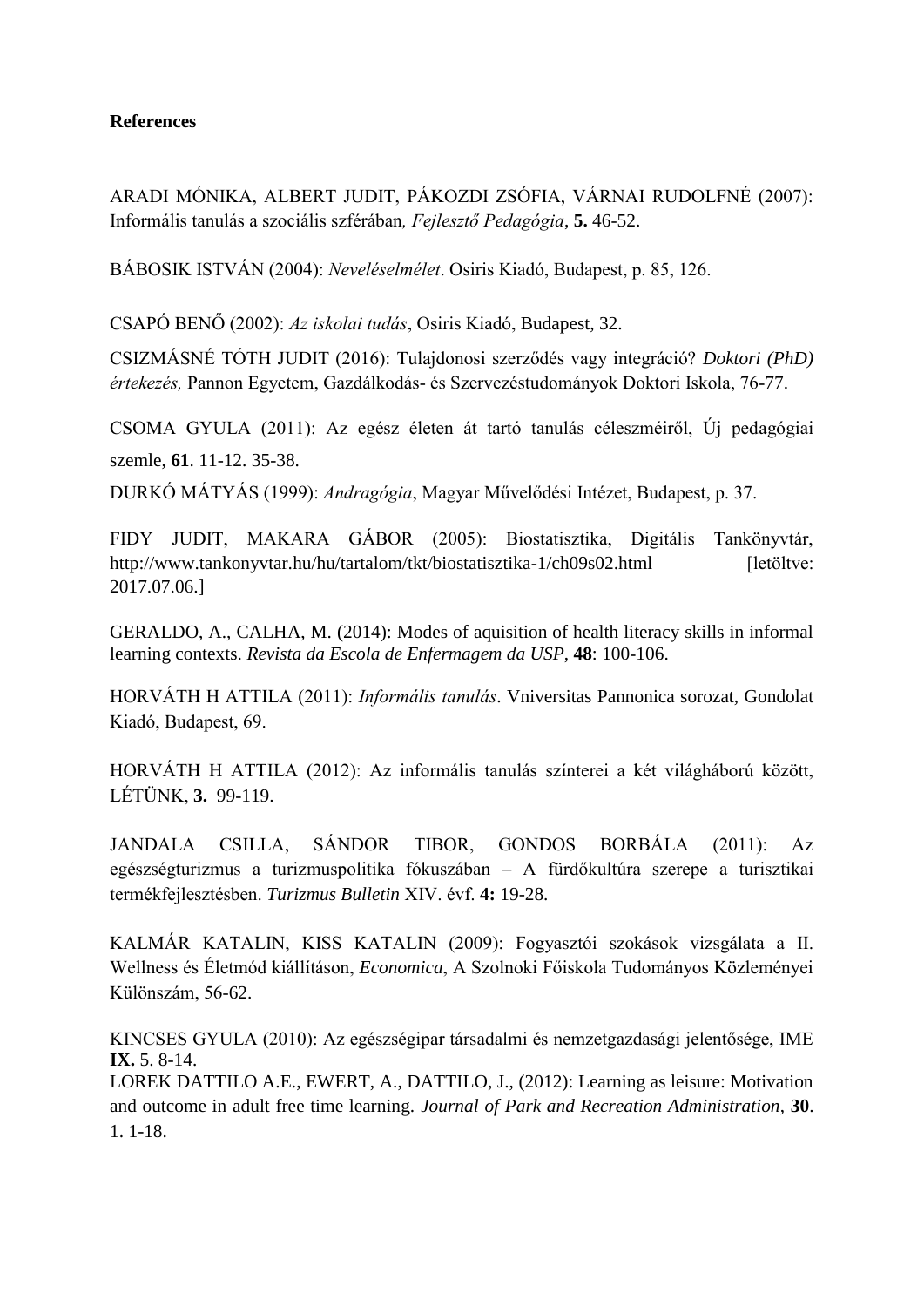Magyarország Fejlesztési Terv, Budapest [http://ofi.hu/sites/default/files/ofipast/2011/03/tot\\_eva\\_a\\_validaciorol\\_v2.pdf](http://ofi.hu/sites/default/files/ofipast/2011/03/tot_eva_a_validaciorol_v2.pdf) [letöltve:2016.06.30.]

MALHOTRA, N.K. (2008): *Marketingkutatás*, Akadémia Kiadó, Budapest, 503, 512.

MÁLOVICS JÁNOS, MÁLOVICS ÉVA (2009): Szervezeti kultúra és kompetenciák az egészségturizmusban: elméleti modellek és empirikus kutatási lehetőségek In.: Hentesi E. Majó Z. – Lukovics M. (szerk.): *A szolgáltatások világa*, JATEPress, Szeged, 108-126.

OROSZ ÉVA, KOLLÁNYI ZSÓFIA (2016): Egészségi állapot, egészség-egyenlőtlenségek nemzetközi összehasonlításban, In: Kolosi Tamás, Tóth István György: Tárki Társadalmi Riport 2016. 334-357. <http://www.tarki.hu/hu/publications/SR/2016/16orosz.pdf> [letöltve: 2016.10.26.]

Országos Területfejlesztési Koncepció (2005), 97/2005. (XII. 25.) OGY határozat, [http://www.kvvm.hu/cimg/documents/97\\_2005\\_OGY\\_hat\\_OTK\\_rol.pdf](http://www.kvvm.hu/cimg/documents/97_2005_OGY_hat_OTK_rol.pdf) [letöletve: 2017.10.26.]

PIKÓ BETTINA (2006): Az életmód elemei: a szabadidő és az egészség-magatartás, In. Barabás Katalin (szerk.): *Egészségfejlesztés*, Alapismeretek pedagógusok számára, Medicina Könyvkiadó Rt., Budapest, 273-277.

SMITH MELANIE, PUCZKÓ LÁSZLÓ (2008): *Egészségturizmus: gyógyászat, wellness, holisztika.* Akadémia Kiadó, Budapest, 24.

TÓT ÉVA (2006) *A munkavégzéshez kapcsolódó informális tanulás Work-related informal learning*. Felsőoktatási Kutatóintézet, Budapest, 53.

TÖRÖK BALÁZS (2006): Felnőttkori tanulás – Célok és akadályok. *Educati*o, **1:** 333-347.

Új Magyarország Fejlesztési Terv (2007), Magyarország Nemzeti Stratégiai Referenciakerete, https://www.palyazat.gov.hu/uj\_magyarorszag\_fejlesztesi\_terv [letöltve: 2017.10.26.]

VARSÁNYI PÉTER, VITRAI JÓZSEF (2016): Egészségjelentés 2016, Nemzeti Egészségfejlesztési Intézet, Budapest, 7. [http://www.egeszseg.hu/szakmai\\_oldalak/assets/cikkek/17-05/egeszsegjelentes-2016.pdf](http://www.egeszseg.hu/szakmai_oldalak/assets/cikkek/17-05/egeszsegjelentes-2016.pdf) [letöltve: 2017.10.26.]

ZSOLNAI JÓZSEF (1996): *A pedagógia új rendszere címszavakban*. Nemzeti Tankönyvkiadó, Budapest, 153.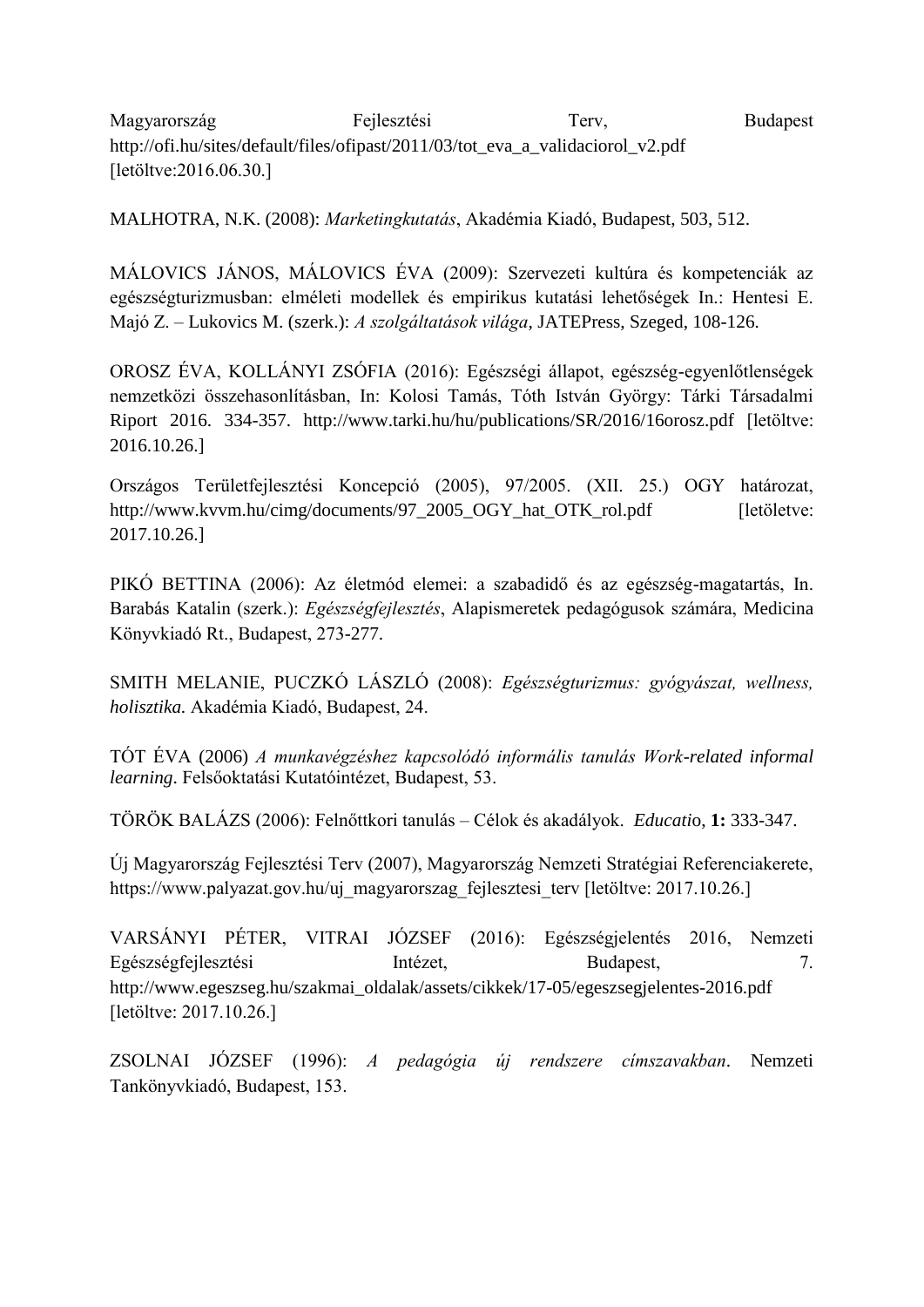## **Publications**

SAVELLA ORSOLYA, HORVÁTH H. ATTILA, CSIZMÁSNÉ TÓTH JUDIT, DUDÁS PÉTER (2017): Az egészségturisztikai utazások során szerzett ismeretek hatása az egészséggel kapcsolatos viselkedési szándék kialakulására, *Gradus*, **4.** 2. (kiadás alatt)

SAVELLA ORSOLYA, HORVÁTH H ATTILA, DUDÁS PÉTER, FRITZ PÉTER (2017): "Informális tanulás az egészségturizmusban" mérésére alkalmas kérdőív tesztelése faktoranalízis és Cronbach-teszt alkalmazásával *Magyar Sporttudományi Szemle* **18.** 69. 30- 36.

SAVELLA ORSOLYA (2017): Tanuláskutatások a turizmusban, *Recreation: A Közép-Kelet-Európai Rekreációs Társaság Tudományos Magazinja* **7.** 1. 35-36.

SAVELLA ORSOLYA, STARHON KATALIN, FRITZ PÉTER (2015): Az egészségturizmus, az egészségmegőrzés és az élethosszig tartó tanulás szolgálatában, *Magyar Sporttudományi Szemle* **16.** 3. 43-47.

SAVELLA ORSOLYA, FRITZ PÉTER (2015): Tourism as a possible health education setting, In: Darabos Ferenc, Ivancsóné Horváth Zsuzsa (szerk.) Turizmus határok nélkül: VII. Nemzetközi Turizmus Konferencia, Tanulmányok. 389 p. Konferencia helye, ideje: Győr, Magyarország, 2015.03.23 Sopron: Nyugat-magyarországi Egyetem Kiadó, 44-49.

ORSOLYA SAVELLA (2014): Connection points of tourism and health education, In: Kajos Attila, Marton Gergely, Prisztóka Gyöngyvér, Wilhelm Márta (szerk.) *Compass To Health*: 1st International Conference on Leisure, Recreation and Tourism - Book of Abstracts, 40. Konferencia helye, ideje: Harkány, Magyarország, 2014.10.16-2014.10.18. Pécs: PTE TTK Sporttudományi és Testnevelési Intézet, 19.

GAÁLNÉ STARHON KATALIN, SAVELLA ORSOLYA (2013): A passzív sportturizmusban rejlő pedagógiai lehetőségek, In: György Juhász, Kinga Horváth, Zuzana Árki, József Keserű, Tamás Török, Attila Lévai, Seben Zoltán (szerk.): *Új kihívások a tudományban és az oktatásban - Gazdaságtudományi szekció*: Zborník medzinárodnej vedeckej konferencie Univerzity J. Selyeho – 2013 "Nové výzvy vo vede a vo vzdelávaní"